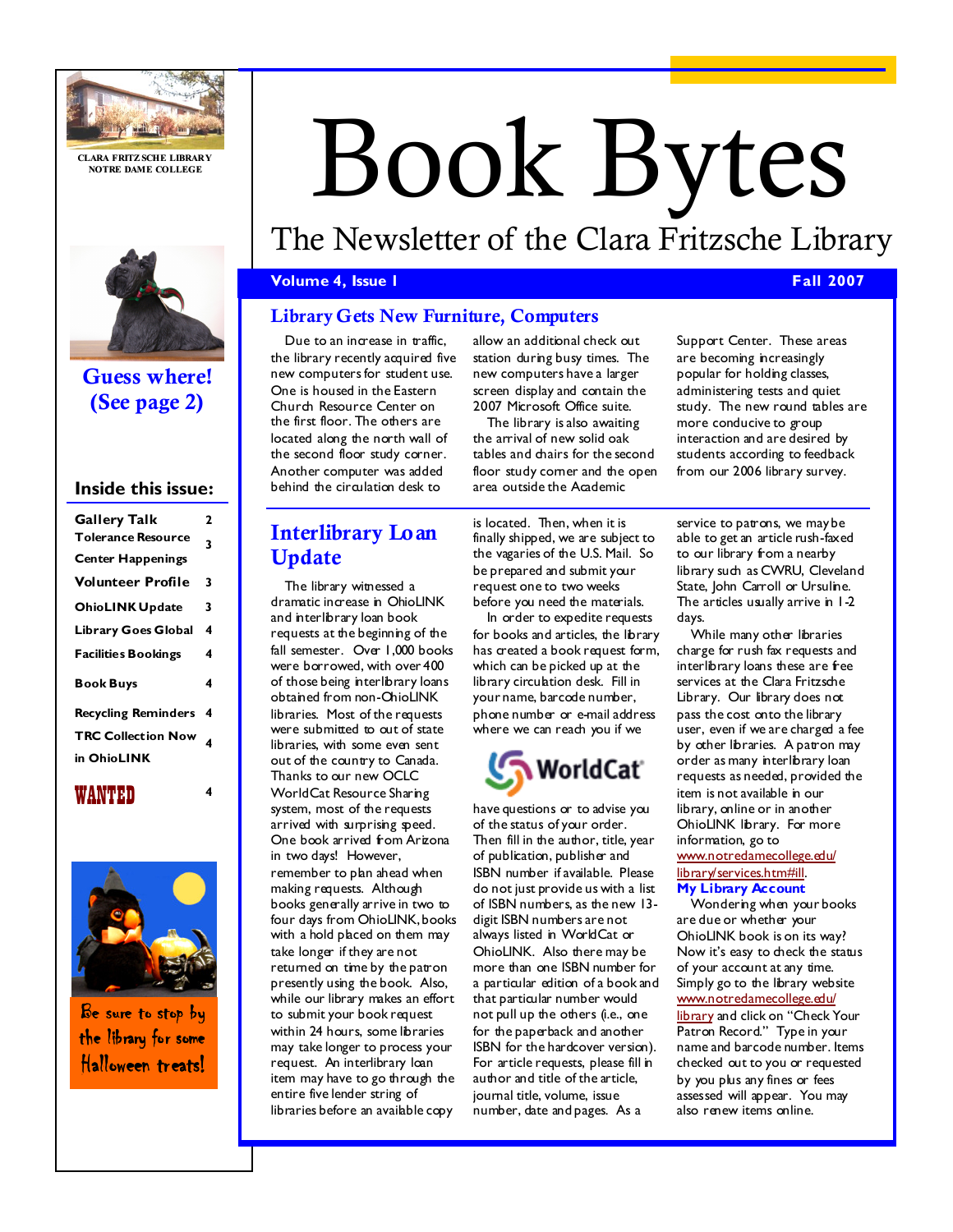### Page 2 Book Bytes and the set of the set of the set of the set of the set of the set of the set of the set of the set of the set of the set of the set of the set of the set of the set of the set of the set of the set of th

# Gallery Talk Library to Host "Through My Eyes"

The Clara Fritzsche Library will host "Through My Eyes: A Mixed Media Exhibition" of works by Notre Dame College alumna Voza Quist. The exhibition represents much of the work that Quist has done within the last six years while living in Cleveland and pursuing her teaching license for the visual arts through the College's TEEL Program.

Quist feels that the artist plays the role of a visionary or a voice through which creativity is expressed and she tries to infuse her pieces with her own energy and interests in music and the ancient mysteries. She enjoys "mixing it up," experimenting with crossing over media boundaries, like printmaking on canvas and 3-D paper on canvas (sculpture on canvas). Quist often uses mixed media such as paint, pastel, pen and

India ink in the same piece. Quist's journey as an artist was a convoluted one, a long, strange trip in which she crisscrossed the country to find her artistic vision. After graduating from the University of Maryland in 1994 she moved out to Arizona and found a job working for a sculptor who created fiber "bowls" to hang on the wall. Her job was to paint various designs on them with an airbrush, mixing the

## Mystery Photo

whereabouts of<br>bies plattured<br>in st page of<br>newsletter, send<br>answer to<br>answer to<br>first person to<br>ectly identify the<br>ion will receive<br>1.00 gift<br>ficate to the<br>ficate to the<br>pn Café. If you can id entify the wher eabouts o f the object pictured on the fir st p age o f this newsletter, send your answer to kzoller@ndc.edu. The first per son to correctly id entify the location will receive a \$10.00 gift certificate to th e Falcon Café.

colors and drying them in the sun. The experience made her decide that she wanted to be an artist. While she had been writing poetry for years, she now wanted to put images with the words. While in Arizona, Quist taught art, designed murals for luxury homes of members of the Scottsdale Country Club, worked in galleries and did fine art photography. She also found time to chronicle her experi-



ence in a self-published book entitled You Are a Sun.

In 2001 she moved to Cleveland to get her teaching license for the visual arts, honing her technical skills as an artist. Since then she has done fine art commissions, painted for the theater, taught, hosted shows for her fellow artists and participated in numerous group shows. Quist has received a number of accolades for her work. She won a photography contest held by an Arizona public library, the "Rising Star Award" in a Cleveland art show and an Honorable Mention for Outstanding Achievement in Drawing at the Lakeland Community College Student Art Exhibition last April.

The exhibit is free and open to the public and will run from November 8 through December 20, 2007. An opening reception will be held on Thursday, November 8th from 5 to 7 p.m. The show may be viewed during library hours: Monday-Thursday 8

a.m.-10 p.m.; Friday 8 a.m.-8 p.m.; Saturday 9 a.m.-5 p.m.; Sunday 1-10 p.m. For more information, contact Karen Zoller at 216-373-5267 or check the library gallery website at

#### www.notredamecollege.edu/ library/gallery.htm.

A Celebration of Mary If you have not yet seen our current exhibit, "A Celebration of Mary," it's not too late. The exhibit runs through October 27 and features Marian art from the collections of the Notre Dame College Archives, Regina High School and the Notre Dame Educational Center in Chardon, Ohio. The paintings, statuary, wall hangings, signed prints and photographs illustrate the

variety of ways in which Mary is depicted in art across cultures and through the years.

Notre Dame means "Our Lady" in French. Since its inception in 1922 the College has amassed an impressive collection of art representing Mary, the College's patroness. Much of the statuary was acquired through a large and generous gift made from the period of 1968 to 1986 by the late Monsignors Angelo J. Trivisonno and loseph Trivisonno. Biological brothers, they donated an impressive array of Marian art, including items bearing names such as Lalique, Hummel and Lladro. Much of this collection is on permanent view in the College's Marian Room, located in the College's Administration Building. Dedicated in 1995, the room contains museum-quality display cases and fiber optic lighting designed expressly for showcasing the major pieces in the collection. The library would like to thank Notre Dame College Archivist Pat Harding, Notre Dame Educational Center Archivist Sr. Elizabeth Woods and Regina High School Principal Sr. Maureen Burke for their

assistance and cooperation in making this exhibit possible. Our Gallery in the News

This past summer the Clara Fritzsche Library Gallery saw a flurry of activity. Over 100 people attended the opening of the Charles Pinkney exhibit, "Alla Prima: Classic Paintings." Local notables Arnold Pinkney and A. Grace Lee Mims were among the crowd who came to hear Mr. Pinkney give a fascinating gallery talk in which he discussed his influences, technique and experiences as an artist. The exhibit was also featured in the Call & Post, the CityNews and WCLV's "Black Arts" radio program.



Charles Pinkney speaks on his work and experiences

### Upcoming Events November 8-December 20, 2007

"Through My Eyes: A Mixed Media Exhibition" works by Voza Quist. Opening reception: Thursday, November 8 from 5 to 7 p.m.

Coming Next Spring:

February 7-March 21, 2008 "New Works" by Alison Polgar Opening reception Thursday, February 7 from 5 to 7 p.m.

March 28-May 2, 2008 "Light on a Court" paintings in oil on canvas by Reed Simon. Simon is an Assistant Professor of Art at Notre Dame College. Opening reception: Friday, March 28 from 5:30 to 7:30 p.m.

For more information on these

and other exhibits, contact Karen Zoller at x5267 or

kzoller@ndc.edu.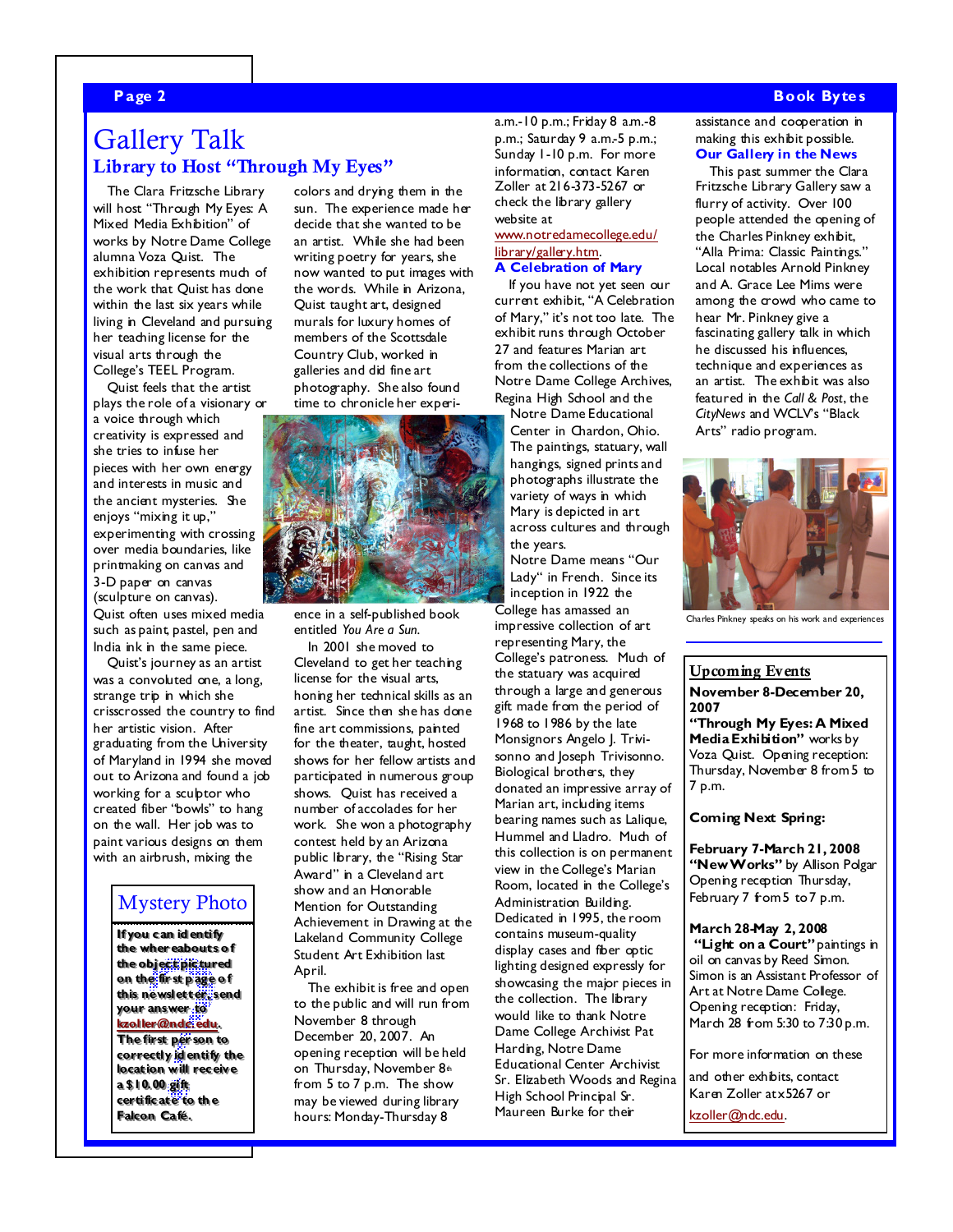# Tolerance Resource Center Celebrates 10<sup>th</sup> Anniversary

#### NDC Theater Production Launches TRC's 10th Anniversary Celebration

Since its dedication in November 1997, Notre Dame College's Tolerance Resource Center has sponsored many worthwhile programs and activities: two Holocaust Educators' Conferences, a world premier of an award-winning play, numerous community forums for dialogue and interfaith discussion, art exhibits and lectures. It has also served as the catalyst for other creative endeavors that build on the work of the Center: a documentary film on the children of the Holocaust, CD-ROMs on Philadelphia artist/poet Mary Costanza and Native American artist/activist Charlene Teeters and the transcription of the memoirs of a Holocaust survivor. This year marks the 10th Anniversary of the Tolerance Resource Center which will be commemorated by events all through the fall 2007 and spring 2008 semesters.

The celebration begins in October when the Tolerance Resource Center, in association with Notre Dame Masquers and The Notre Dame Choir, will present the premier of Walk, Don't Ride, a dramatization of the fight for freedom in Montgomery, Alabama in the 1950s. According to Peter Manos, Adjunct Professor of Communications and Theater at Notre Dame College and writer/director of the production, "We will use our forces of theatre and song t o collectively tell the story of Rosa Parks, Martin Luther King and others who fought to integrate the public buses of the city by a boycott." In many ways this incident was pivotal in igniting the Civil Rights movement. The object of the production is to show a time when the religious community brought people together to fi ght for a cause which furthered human rights. The actors and singers will become the story tellers and the music and visuals from the period will be used to celebrate this courageous time when racial barriers were present everywhere. The play also examines the Nashville Lunch Counter sit-ins and the Greyhound Freedom Riders with portrayals of the young Dr. King, Rosa Parks and others. Taken from eyewitness accounts by the people who were there, from speeches and from outstanding w orks such

#### Volunteer Profile-Sonia Klodor

Sonia Klodor has been volunteering at the Clara Fritzsche Library since 1990. She started out tentatively, working only one day a week, then two from 9 a.m. to 5 p.m. In 1999 she began working four days a week. This was precipitated by staff cutbacks and the implementation of OhioLINK which resulted in increased library usage and the need for more help. She

received her own desk, her own computer and is now an integral part of the library team.

Originally Sonia shelved books, wrote and counted process cards and performed other clerical duties. She also verified donated books in Bibliofile, our former automated cataloging system. In the mid 1990's she worked extensively on inventorying the entire collection, which served as preparation for the retrospective conversion of the collection to MARC record format and the Library of Congress Classification System from the Dewey



Decimal System. At least one half of the entire physical conversion of the books was done by her, involving the placing of smart barcodes specific to each volume or copy of each title in the back of every book. Since our collection numbers nearly 100,000 volumes, this was quite a job.

At present Sonia works on verifying new donations in the as Taylor Branch's Parting the Waters and the PBS series Eyes on the Prize, Manos hopes that "this presentation will increase awareness of the past struggles of African Americans and our renewed brotherhood of peoples here in America so well manifested in the diversity here at Notre Dame College."

Afterwards or in tandem with the event, speakers who marched with Dr. King or who were Freedom Riders or other participants in the Civil Rights Struggle will discuss the era and answer questions from the audience. The production will feature Notre Dame College's finest actors and will include many acting and singing parts for interested students. Sr. Karita Ivancic, SND, Assistant Professor of Music and Theology and Notre Dame Choir Director, and junior Eris Dyson, a member of Black Scholars, are collaborating with Manos in planning the event and hope to involve as many students as possible. Dr. Anthony LaVerde, Professor of Biology, who is a fine singer and guitarist and who as his alterego TLaV has a regular gig at The House of Swing with his group, the Bleeding Heart Blues Band, will also contribute Continued on page 4

Innopac online catalog, checking the value of donations to be sold in our book sale, assisting with packing and unpacking OhioLINK books, filing circulation agreements and OhioLINK shipping labels and other clerical duties. In addition to this, she helps with all library events, assisting in baking, cooking and hosting for art openings, lectures and other functions. Sonia has logged in over

20,000 hours since she began volunteering here at the library in 1990. She has worked under five College presidents and six Vice Presidents for Academic Affairs and has learned two library computer systems. Sonia loves working at the library because of all the interesting people she has had the opportunity to meet and the new challenges that are always present.



#### 10<sup>th</sup> Anniversary **Celebration** Fall Events Calen dar

#### October 19-October 21, 2007 "Walk Don't Ride: The Fight for Freedom in America"

The NDC Masquers and Notre Dame Choir collaborate in this dramatic presentation on the Montgomery boycotts and the Civil Rights Movment. Friday, October 19 & Saturday, Octber 20 8 p.m. Sunday, October 21 2 p.m.

#### October 25-December 7, 2007 "50 Faces: The Holocaust Remembered"

PAC

Exhibit of photographs of Holocaust Survivors by noted local photographer Herb Ascherman. A portion of these photos were shown at the Maltz Museum but the complete set of photos will be on view here at Notre Dame. Sponsored in collaboration with the Western Reserve Historical Society Opening reception: Thursday, October 25 5 to 7 p.m. PAC Gallery talk: Thursday, November 1

7 p.m. **PAC** 

#### November 15, 2007 Keynote Speaker: Sister Gemma Del Duca, S.C., Ph.D. Reception for Holocaust Survivors: by invitation only

Thursday, November 15 6p.m.

Lecture: Thursday, November 15 7:30 p.m.

Sr. Gemma is the recipient of Yad Vashem's Award for excellence in Holocaust Education and is the first non-Jew and non-Israeli to receive this award. She will discuss her years of experience as a Catholic educator and peacemaker in the heart of Jerusalem.

Little Theater

#### December 6, 2007

Paper Clips Screening of the acclaimed documentary film about a small Tennessee town's project to help middle school students comprehend the number of Holocaust victims by collecting II million paper clips Thursday, December 6 7 p.m. Little Theater

All events are free and open to the general public, unless otherwise noted.